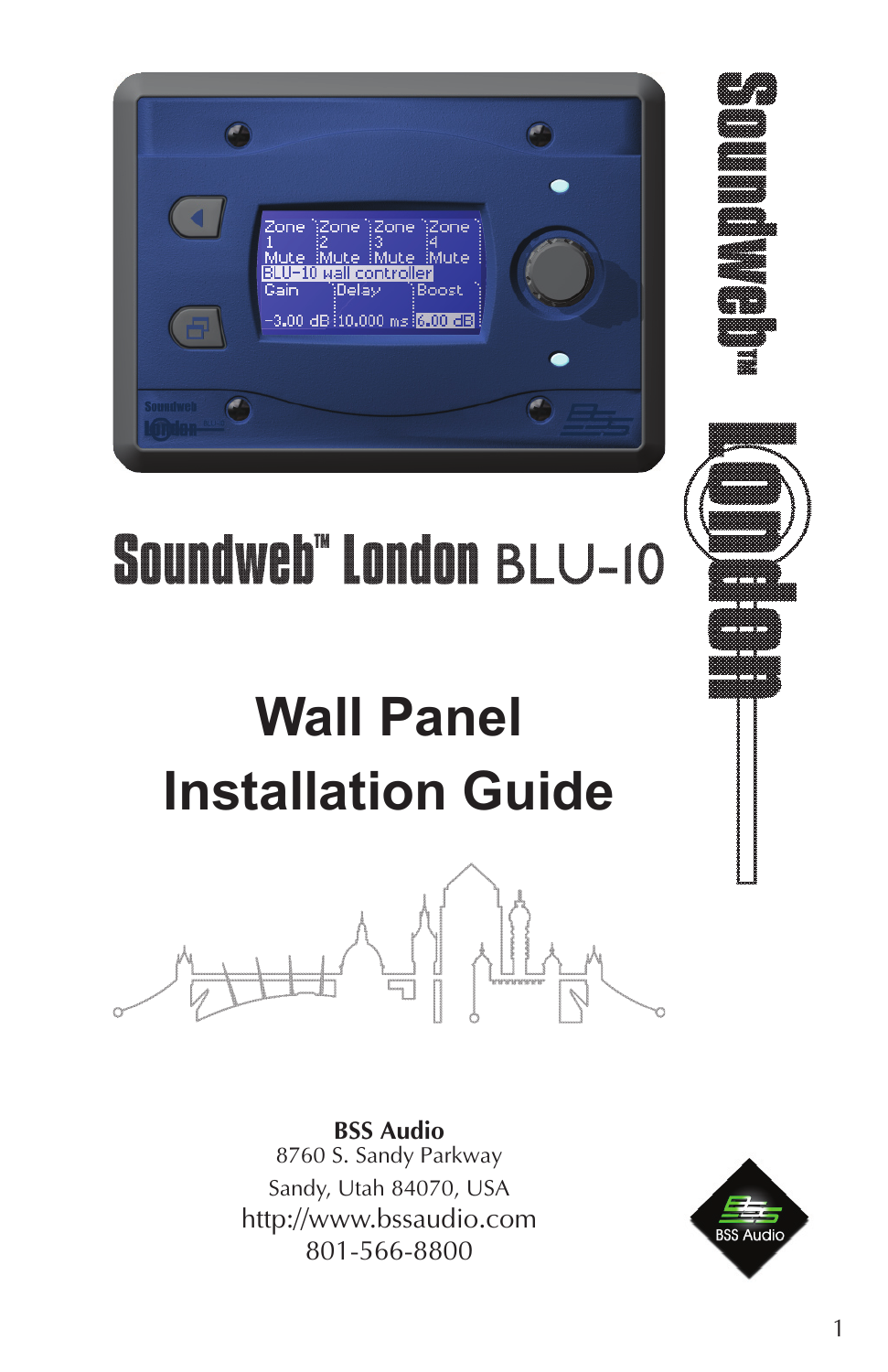#### **DECLARATION OF CONFORMITY**

by the letters-EU.

| Manufacturer's Name:       | <b>BSS</b> Audio                   |  |
|----------------------------|------------------------------------|--|
| Manufacturer's Address:    | 8760 S. Sandy Parkway              |  |
|                            | Sandy, Utah 84070, USA             |  |
| declares that the product: |                                    |  |
|                            | Product name: BLU 10               |  |
|                            | Note: Product name may be suffixed |  |
|                            | Product option: None               |  |

conforms to the following Product Specifications:

| Safety: | Low Voltage Device                     |
|---------|----------------------------------------|
| EMC:    | EN 55103-1 (1996)<br>EN 55103-2 (1996) |

Supplementary Information:

The product herewith complies with the requirements of the Low Voltage Directive 73/23/ EEC and the EMC Directive 89/336/EEC as amended by Directive 93/68/EEC.

> Vice-President of Engineering – Pro 8760 S. Sandy Parkway Sandy, Utah 84070, USA Date: October 24, 2005

European Contact:Your local BSS Audio Sales and Service Office or

Harman Music Group 8760 South Sandy Parkway Sandy, Utah 84070, USA Ph: (801) 566-8800 Fax: (801) 566-7005

#### **Introduction**

We have written this guide with the aim of helping installers and sound engineers alike to get the most out of the BLU-10. We recommend that you read this manual, before attempting to operate the unit. We welcome any comments or questions regarding the BLU-10 or other BSS products, and you may contact us at the address or world wide web sites given overleaf.

# Regulatory Information

An example of this equipment has been tested and found to comply with the following European and International Standards for Electromagnetic Compatability (only when used with a metal wall-box):

> FCC part 15 Class A EN55103-1: 1996 (E2) EN55103-2: 1996 (E2)

# Mechanical Installation

The BLU-10 is designed to fit into a standard 3-gang US wall box. Screws are provided to fix the unit in place.

Dimensions of the unit are shown below. The use of a metal wall box is recommended to ensure that the installation meets necessary EMC standards.



#### Power

The BLU-10 requires 12-48V DC to be supplied externally. There are two ways to do this:

Connect a suitable supply to the 12-48V DC connector, see diagram below,

or

the unit may be powered via the Ethernet connector using IEEE802.3af Power Over Ethernet (PÓE).

#### **Typical mid-span ethernet powering devices are:**

3Com® Power over Ethernet Single-Port Midspan Solution - p/n 3CNJPSE

3Com® Power over Ethernet Multiport Midspan Solution - p/n 3CNJPSE24

**Ethernet switches with power over ethernet ports include:**

3Com® SuperStack® 3 Switch 4400 PWR - p/n 3C17205

HP ProCurve Switch 2626-PWR - p/n J8164A#ABA